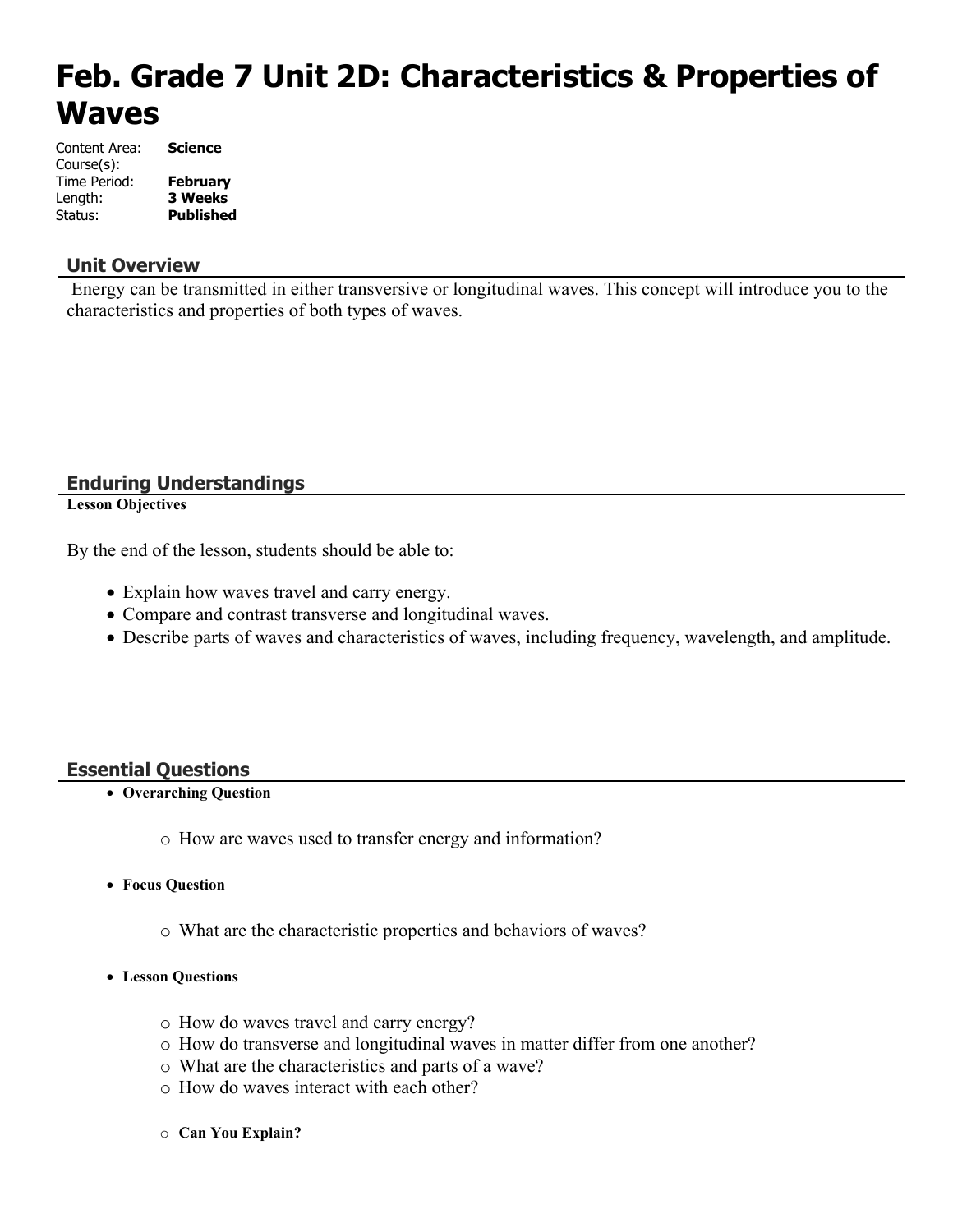How are waves different, and how do their differences affect their characteristics?

#### **Instructional Strategies & Learning Activities DISCOVERY TECHBOOK LESSONS:**

#### **[The Five Es](https://app.discoveryeducation.com/learn/techbook/units/0eb7a0d2-f81f-4021-a6a6-10cacdb31920/concepts/e762ea1e-5f39-4e0e-ab5f-61c01111d9f2/lesson/sections/037680c9-ef7b-4959-9258-ef44190c651b)**

#### • [The Five E Instructional Model](https://app.discoveryeducation.com/learn/techbook/units/0eb7a0d2-f81f-4021-a6a6-10cacdb31920/concepts/e762ea1e-5f39-4e0e-ab5f-61c01111d9f2/lesson/sections/037680c9-ef7b-4959-9258-ef44190c651b#c56cbf96-7114-4103-8995-0788c28f7935)

Science Techbook follows the 5E instructional model. As you plan your lesson, the provided Model Lesson includes strategies for each of the 5Es.

• [Engage \(45–90 minutes\)](https://app.discoveryeducation.com/learn/techbook/units/0eb7a0d2-f81f-4021-a6a6-10cacdb31920/concepts/e762ea1e-5f39-4e0e-ab5f-61c01111d9f2/lesson/sections/037680c9-ef7b-4959-9258-ef44190c651b#8d28f597-8d5f-4005-b4af-cb97ee2c3664)

Students are presented with examples of waves and their characteristics as well as the differences between different waves. Students begin to formulate ideas around the Can You Explain? (CYE) question.

• [Explore \(135 minutes\)](https://app.discoveryeducation.com/learn/techbook/units/0eb7a0d2-f81f-4021-a6a6-10cacdb31920/concepts/e762ea1e-5f39-4e0e-ab5f-61c01111d9f2/lesson/sections/037680c9-ef7b-4959-9258-ef44190c651b#1fbc4a90-5d4c-4464-96c0-40d0aad626ef)

Students investigate different types of waves, how they interact, and how they transmit energy by using evidence from text and media assets. Students complete a Hands-On Activity, Exploration, and model different types of waves.

• [Explain \(45–90 minutes\)](https://app.discoveryeducation.com/learn/techbook/units/0eb7a0d2-f81f-4021-a6a6-10cacdb31920/concepts/e762ea1e-5f39-4e0e-ab5f-61c01111d9f2/lesson/sections/037680c9-ef7b-4959-9258-ef44190c651b#65bd41af-d393-44c7-a077-649269df3e6b)

Students construct scientific explanations to the CYE question by including evidence of how differences in waves, such as transversal and longitudinal waves, affect their characteristics.

• [Elaborate with STEM \(45–90 minutes\)](https://app.discoveryeducation.com/learn/techbook/units/0eb7a0d2-f81f-4021-a6a6-10cacdb31920/concepts/e762ea1e-5f39-4e0e-ab5f-61c01111d9f2/lesson/sections/037680c9-ef7b-4959-9258-ef44190c651b#dc601c50-3693-4e6a-9a0e-af4d86aee294)

Students apply their understanding of different types of waves as they learn about shoreline erosion, investigate how bats use sound to find their prey, and distinguish between AM and FM radio waves.

• [Evaluate \(45–90 minutes\)](https://app.discoveryeducation.com/learn/techbook/units/0eb7a0d2-f81f-4021-a6a6-10cacdb31920/concepts/e762ea1e-5f39-4e0e-ab5f-61c01111d9f2/lesson/sections/037680c9-ef7b-4959-9258-ef44190c651b#50e291d5-4ad1-478e-9514-caede19a36d0)

Students are evaluated on the state science standards, as well as Standards in ELA/Literacy and Standards in Math standards, using Board Builder and the provided concept summative assessments.

- Teacher-made labs using scientific instrumentation
- Online simulations
- Group project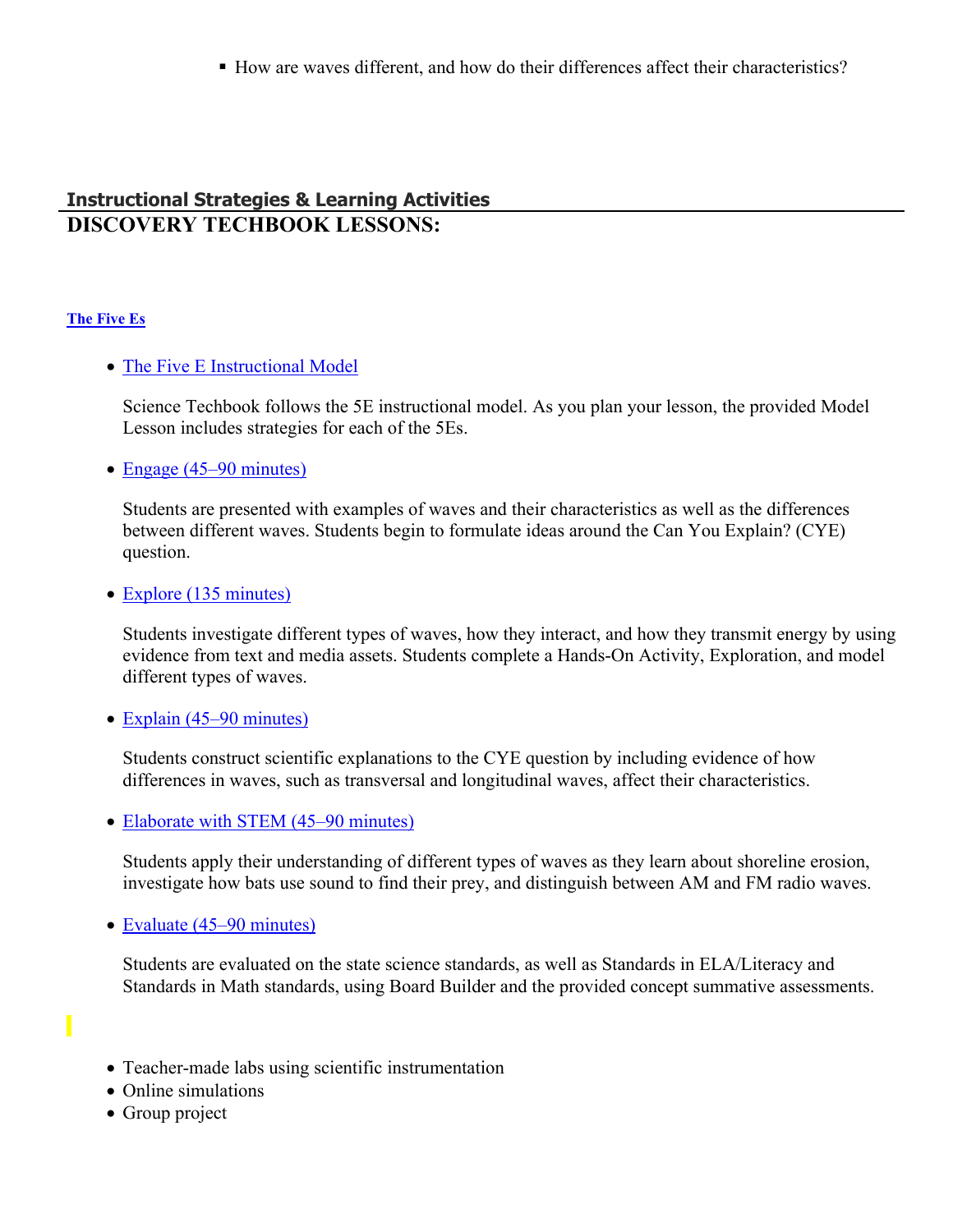### **Integration of Career Exploration, Life Literacies and Key Skills**

During the Tower Project students will demonstrate 21st Century Themes and Skills by woerking as a team of engineers and using the engineering and design process to build a toothpick tower that can handle earthquakes. The team will be given a budget and monitor cost, waste, time, supplies, design and testing. They will also collect data and present that data.

| <b>CRP.K-12.CRP2</b> | Apply appropriate academic and technical skills.                                   |
|----------------------|------------------------------------------------------------------------------------|
| <b>CRP.K-12.CRP5</b> | Consider the environmental, social and economic impacts of decisions.              |
| CRP.K-12.CRP4        | Communicate clearly and effectively and with reason.                               |
| CRP.K-12.CRP11       | Use technology to enhance productivity.                                            |
| CRP.K-12.CRP9        | Model integrity, ethical leadership and effective management.                      |
| CRP.K-12.CRP8        | Utilize critical thinking to make sense of problems and persevere in solving them. |
| <b>CRP.K-12.CRP7</b> | Employ valid and reliable research strategies.                                     |
| CRP.K-12.CRP1        | Act as a responsible and contributing citizen and employee.                        |
| <b>CRP.K-12.CRP6</b> | Demonstrate creativity and innovation.                                             |
| CRP.K-12.CRP10       | Plan education and career paths aligned to personal goals.                         |
| CRP.K-12.CRP12       | Work productively in teams while using cultural global competence.                 |
| CRP.K-12.CRP3        | Attend to personal health and financial well-being.                                |

### **Technolgy and Design Integration**

The students will use:

- -Google Chrome Books and Google applications
- -Online simulations
- -Gizmo
- -Nearpod
- -BrainPop
- -Craft materials
- -Wave table

| TECH.8.1.8.A.3 | Use and/or develop a simulation that provides an environment to solve a real world<br>problem or theory.                                                                                                                                                                    |
|----------------|-----------------------------------------------------------------------------------------------------------------------------------------------------------------------------------------------------------------------------------------------------------------------------|
| TECH.8.2.8.D.2 | Identify the design constraints and trade-offs involved in designing a prototype (e.g., how<br>the prototype might fail and how it might be improved) by completing a design problem<br>and reporting results in a multimedia presentation, design portfolio or engineering |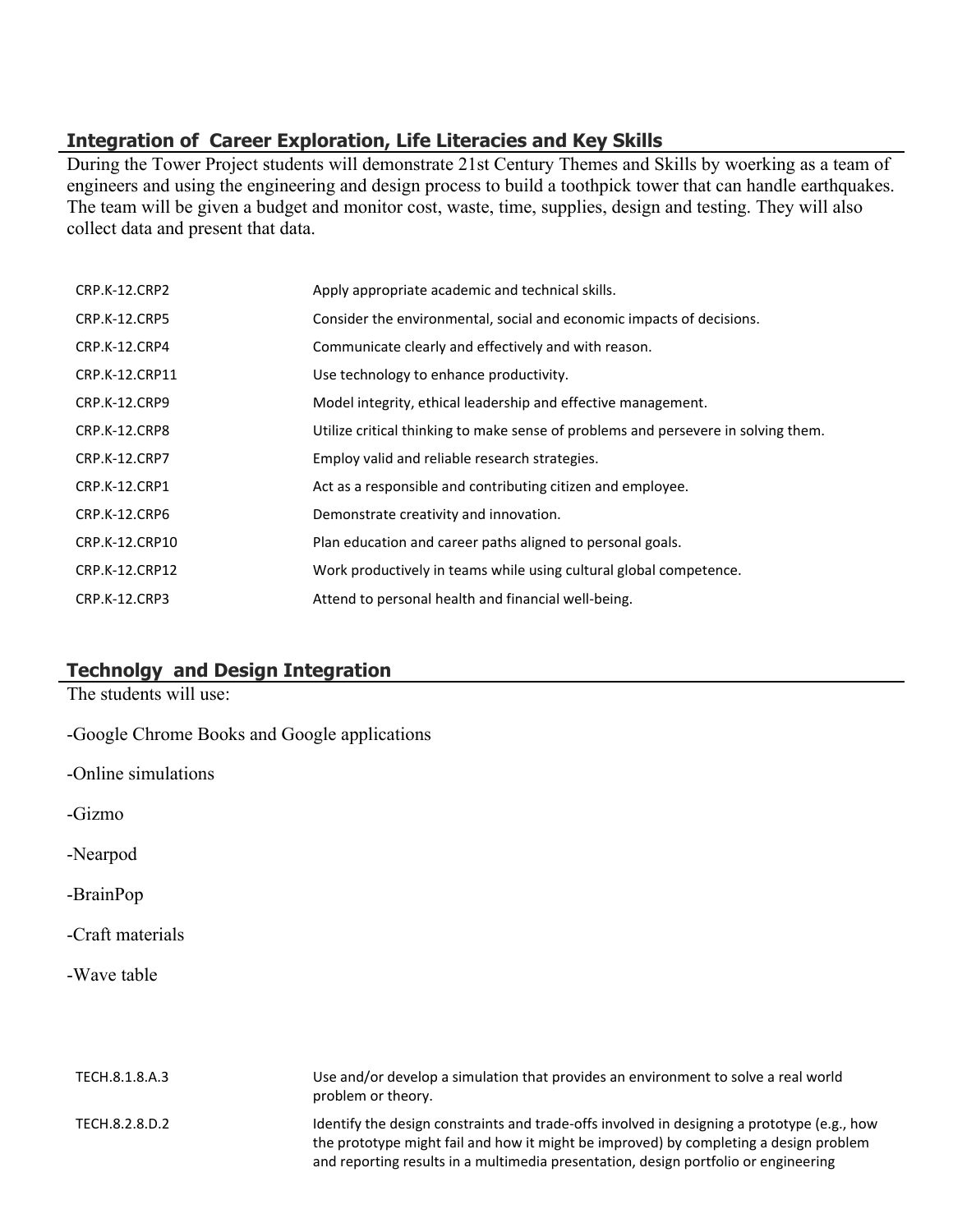|                     | notebook.                                                                                                                                                                                          |
|---------------------|----------------------------------------------------------------------------------------------------------------------------------------------------------------------------------------------------|
| TECH.8.1.8.C.CS4    | Contribute to project teams to produce original works or solve problems.                                                                                                                           |
| <b>TECH.8.1.8.A</b> | Technology Operations and Concepts: Students demonstrate a sound understanding of<br>technology concepts, systems and operations.                                                                  |
| TECH.8.1.8.B.CS2    | Create original works as a means of personal or group expression.                                                                                                                                  |
| TECH.8.2.8.D.3      | Build a prototype that meets a STEM-based design challenge using science, engineering,<br>and math principles that validate a solution.                                                            |
| TECH.8.1.8.B.CS1    | Apply existing knowledge to generate new ideas, products, or processes.                                                                                                                            |
| TECH.8.1.8.A.2      | Create a document (e.g., newsletter, reports, personalized learning plan, business letters<br>or flyers) using one or more digital applications to be critiqued by professionals for<br>usability. |
| TECH.8.2.8.D.CS1    | Apply the design process.                                                                                                                                                                          |
| TECH.8.2.8.D.1      | Design and create a product that addresses a real world problem using a design process<br>under specific constraints.                                                                              |
| TECH.8.1.8.E.1      | Effectively use a variety of search tools and filters in professional public databases to find<br>information to solve a real world problem.                                                       |
| TECH.8.1.8.E.CS2    | Locate, organize, analyze, evaluate, synthesize, and ethically use information from a<br>variety of sources and media.                                                                             |
| TECH.8.1.8.C.CS2    | Communicate information and ideas to multiple audiences using a variety of media and<br>formats.                                                                                                   |
| TECH.8.1.8.E.CS4    | Process data and report results.                                                                                                                                                                   |

# **Interdisciplinary Connections**

| LA.WHST.6-8.1 | Write arguments focused on discipline-specific content.                                                                                                                                                                                                                                              |
|---------------|------------------------------------------------------------------------------------------------------------------------------------------------------------------------------------------------------------------------------------------------------------------------------------------------------|
| LA.WHST.6-8.7 | Conduct short research projects to answer a question (including a self-generated<br>question), drawing on several sources and generating additional related, focused<br>questions that allow for multiple avenues of exploration.                                                                    |
| LA.WHST.6-8.8 | Gather relevant information from multiple print and digital sources, using search terms<br>effectively; assess the credibility and accuracy of each source; and quote or paraphrase<br>the data and conclusions of others while avoiding plagiarism and following a standard<br>format for citation. |
| LA.WHST.6-8.9 | Draw evidence from informational texts to support analysis, reflection, and research.                                                                                                                                                                                                                |
| LA.WHST.6-8.2 | Write informative/explanatory texts, including the narration of historical events, scientific<br>procedures/experiments, or technical processes.                                                                                                                                                     |
| LA.RST.6-8.1  | Cite specific textual evidence to support analysis of science and technical texts.                                                                                                                                                                                                                   |
| LA.RST.6-8.2  | Determine the central ideas or conclusions of a text; provide an accurate summary of the<br>text distinct from prior knowledge or opinions.                                                                                                                                                          |
| LA.RST.6-8.3  | Follow precisely a multistep procedure when carrying out experiments, taking<br>measurements, or performing technical tasks.                                                                                                                                                                         |
| LA.RST.6-8.4  | Determine the meaning of symbols, key terms, and other domain-specific words and<br>phrases as they are used in a specific scientific or technical context relevant to grades 6-8<br>texts and topics.                                                                                               |
| LA.RST.6-8.5  | Analyze the structure an author uses to organize a text, including how the major sections<br>contribute to the whole and to an understanding of the topic.                                                                                                                                           |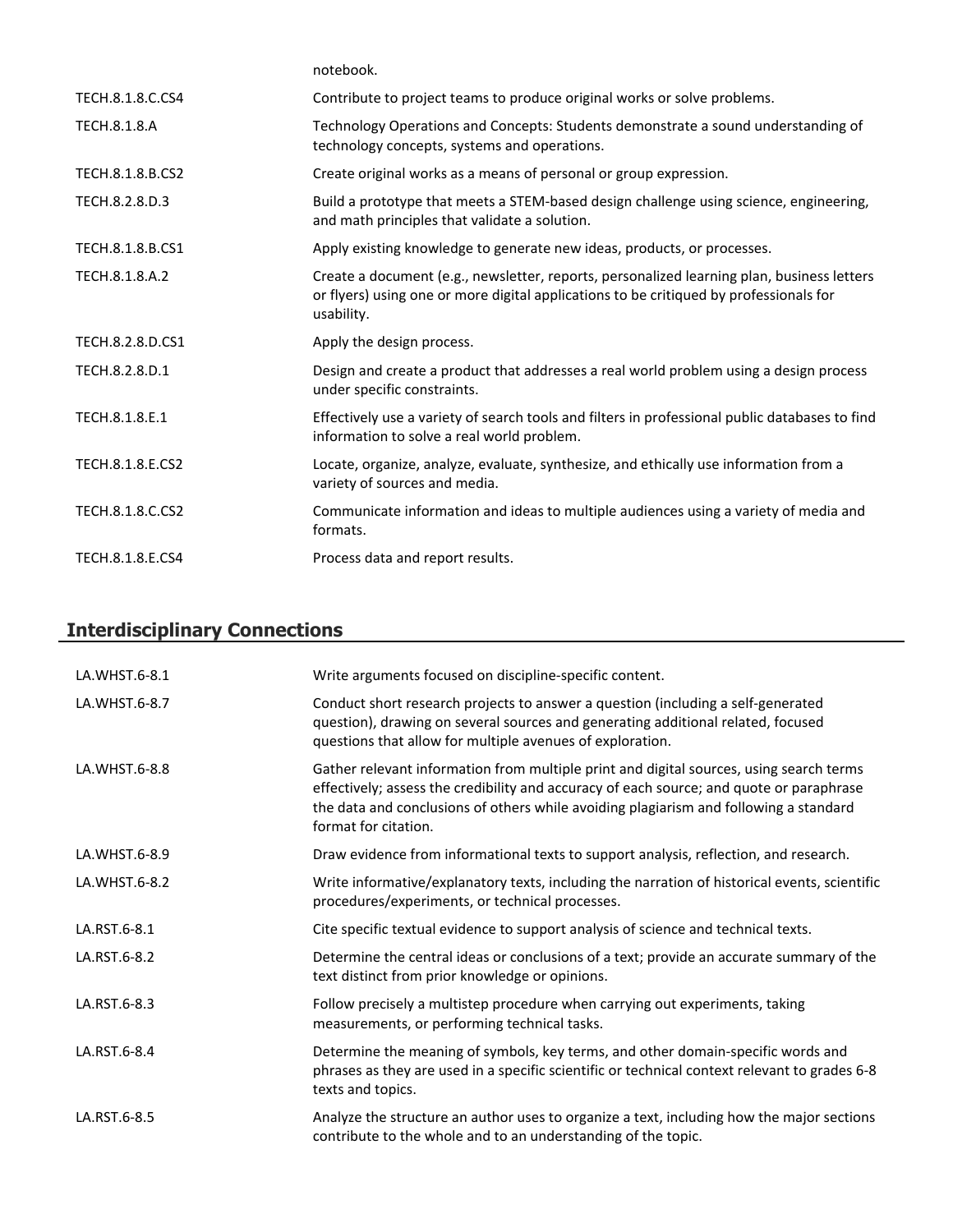| LA.RST.6-8.6  | Analyze the author's purpose in providing an explanation, describing a procedure, or<br>discussing an experiment in a text.                                                                                                              |
|---------------|------------------------------------------------------------------------------------------------------------------------------------------------------------------------------------------------------------------------------------------|
| MA.7.EE.B     | Solve real-life and mathematical problems using numerical and algebraic expressions and<br>equations.                                                                                                                                    |
| LA.RST.6-8.7  | Integrate quantitative or technical information expressed in words in a text with a version<br>of that information expressed visually (e.g., in a flowchart, diagram, model, graph, or<br>table).                                        |
| LA.RST.6-8.8  | Distinguish among facts, reasoned judgment based on research findings, and speculation<br>in a text.                                                                                                                                     |
| LA.RST.6-8.9  | Compare and contrast the information gained from experiments, simulations, video, or<br>multimedia sources with that gained from reading a text on the same topic.                                                                       |
| LA.WHST.6-8.4 | Produce clear and coherent writing in which the development, organization, voice, and<br>style are appropriate to task, purpose, and audience.                                                                                           |
| LA.RST.6-8.10 | By the end of grade 8, read and comprehend science/technical texts in the grades 6-8 text<br>complexity band independently and proficiently.                                                                                             |
| LA.WHST.6-8.5 | With some guidance and support from peers and adults, develop and strengthen writing<br>as needed by planning, revising, editing, rewriting, or trying a new approach, focusing on<br>how well purpose and audience have been addressed. |
| LA.WHST.6-8.6 | Use technology, including the Internet, to produce and publish writing and present the<br>relationships between information and ideas clearly and efficiently.                                                                           |

#### **Differentiation**

**See differentiation suggestions in the above lessons.** 

- 
- 1. As students complete, the [Hands-On](https://app.discoveryeducation.com/player/view/assetGuid/e12e7c37-f502-455d-8643-a73e41d7250c)  [Activity "Exploring Light](https://app.discoveryeducation.com/player/view/assetGuid/e12e7c37-f502-455d-8643-a73e41d7250c)  [Energy,"c](https://app.discoveryeducation.com/player/view/assetGuid/e12e7c37-f502-455d-8643-a73e41d7250c)irculate to help struggling students with math questions in analysis and conclusion.
- 2. Look over students' work as they complete their designs in the [Hands-](https://app.discoveryeducation.com/player/view/assetGuid/9d0df726-8db4-4bab-9eb6-437939450449)[On Activity "Make a Musical](https://app.discoveryeducation.com/player/view/assetGuid/9d0df726-8db4-4bab-9eb6-437939450449)  [Instrument."](https://app.discoveryeducation.com/player/view/assetGuid/9d0df726-8db4-4bab-9eb6-437939450449) Help students to identify the variables that affect volume and pitch
- 1. Assist students in identifying familiar prefixes and/or words within words (e.g., "composition" within *decomposition*) for each term.

[Struggling Students](https://app.discoveryeducation.com/learn/techbook/units/0eb7a0d2-f81f-4021-a6a6-10cacdb31920/concepts/e762ea1e-5f39-4e0e-ab5f-61c01111d9f2/lesson/sections/752b71f3-eb4e-4889-81f7-d768dfae1b29) [ELL](https://app.discoveryeducation.com/player/view/assetGuid/D727DF69-B79B-4A92-AA1F-CE23C74D98D9) **ELL** Accelerated Students

- 1. Have students compare and contrast light, sound, and ocean waves.
- 2. Give students ultraviolet, infrared, and other frequencies and have students predict the visibility of these frequencies of light.
- 3. Using their previous knowledge of waves, ask students to brainstorm S.T.E.M. connections to other disciplines.

[Differentiation in science](http://www.brighthubeducation.com/teaching-gifted-students/65181-differentiation-techniques-and-activities-in-the-classroom-for-gifted-students/) can be accomplished in several ways. Once you have given a pre-test to students, you know what information has already been mastered and what they still need to work on. Next, you design activities, discussions, lectures, and so on to teach information to students. The best way is to have two or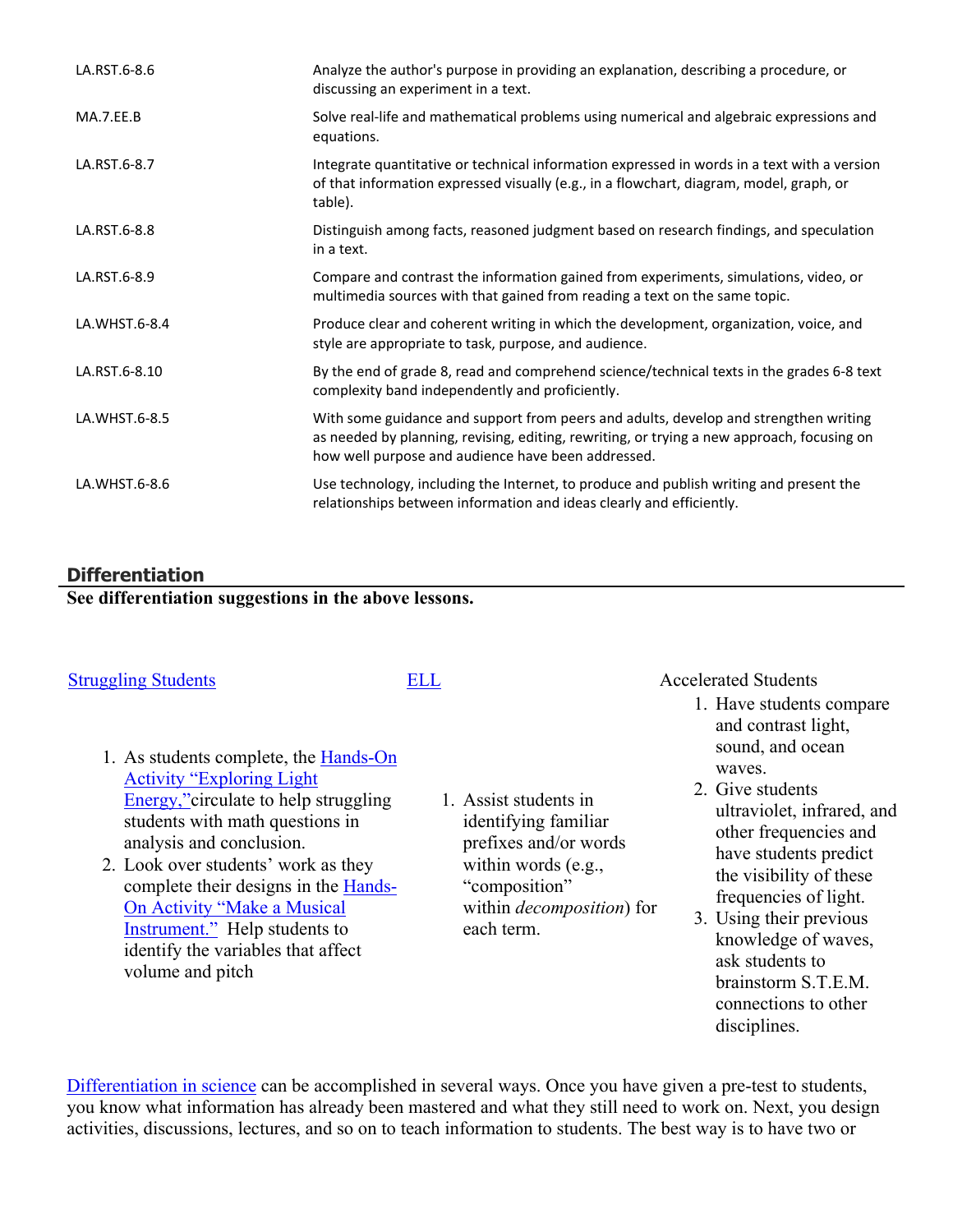three groups of students divided by ability level.

While you are instructing one group, the other groups are working on activities to further their knowledge of the concepts. For example, while you are helping one group learn the planet names in order, another group is researching climate, size, and distance from the moon of each planet. Then the groups switch, and you instruct the second group on another objective from the space unit. The first group practices writing the order of the planets and drawing a diagram of them.

Here are some ideas for the classroom when you are using differentiation in science:

- Create a tic-tac-toe board that lists different activities at different ability levels. When students aren't involved in direct instruction with you, they can work on activities from their tic-tac-toe board. These boards have nine squares, like a tic-tac-toe board; and each square lists an activity that corresponds with the science unit. For example, one solar system activity for advanced science students might be to create a power point presentation about eclipses. For beginning students, an activity might be to make a poster for one of the planets and include important data such as size, order from the sun, whether it has moons, and so on.
- Find websites on the current science unit that students can explore on their own.
- Allow students to work in small groups to create a project throughout the entire unit. For example, one group might create a solar system model to scale. Another group might write a play about the solar system. This is an activity these groups can work on while they are not working directly with you.

Differentiation in science gets students excited to learn because it challenges them to expand their knowledge and skills, instead of teaching the whole group concepts they have already mastered.

#### **Modifications & Accommodations**

Refer to QSAC EXCEL SMALL SPED ACCOMMOCATIONS spreadsheet in this discipline.

#### **Modifications and Accommodations used in this unit:**

In addition to differentiated instruction, IEP's and 504 accommocations will be utilized.

#### **Benchmark Assessments**

**Benchmark Assessments** are given periodically (e.g., at the end of every quarter or as frequently as once per month) throughout a school year to establish baseline achievement data and measure progress toward a standard or set of academic standards and goals.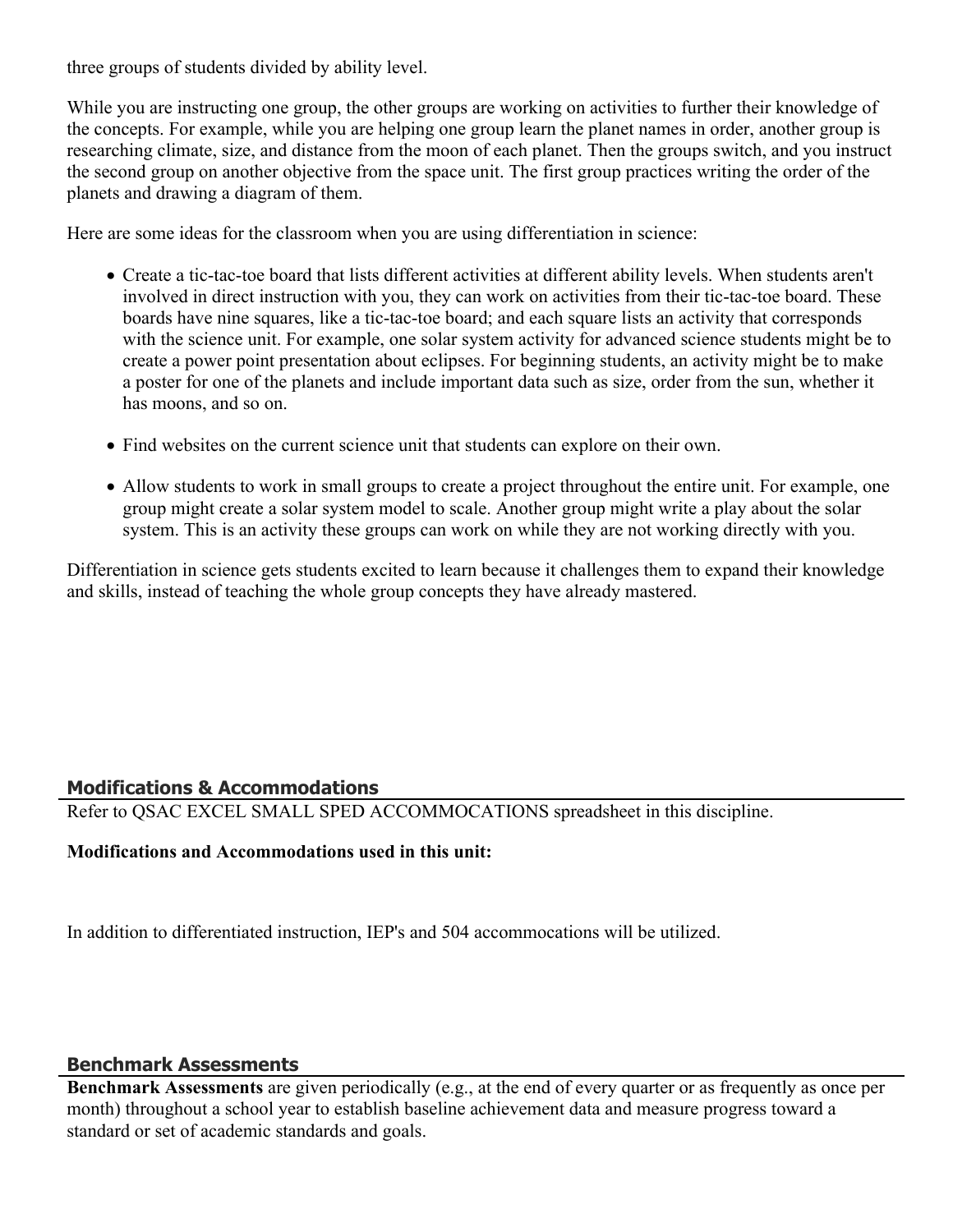#### **Schoolwide Benchmark assessments:**

Aimsweb benchmarks 3X a year

Linkit Benchmarks 3X a year

#### **Additional Benchmarks used in this unit:**

Benchmark Assessments given December and June.

#### **Formative Assessments**

Assessment allows both instructor and student to monitor progress towards achieving learning objectives, and can be approached in a variety of ways. **Formative assessment** refers to tools that identify misconceptions, struggles, and learning gaps along the way and assess how to close those gaps. It includes effective tools for helping to shape learning, and can even bolster students' abilities to take ownership of their learning when they understand that the goal is to improve learning, not apply final marks (Trumbull and Lash, 2013). It can include students assessing themselves, peers, or even the instructor, through writing, quizzes, conversation, and more. In short, formative assessment occurs throughout a class or course, and seeks to improve student achievement of learning objectives through approaches that can support specific student needs (Theal and Franklin, 2010, p. 151).

#### **Formative Assessments used in this unit:**

See assessments located in the unit link above

#### **Summative Assessments**

**Summative assessments** evaluate student learning, knowledge, proficiency, or success at the conclusion of an instructional period, like a unit, course, or program. Summative assessments are almost always formally graded and often heavily weighted (though they do not need to be). Summative assessment can be used to great effect in conjunction and alignment with formative assessment, and instructors can consider a variety of ways to combine these approaches.

#### **Summative assessments for this unit:**

See assessments located in the unit link above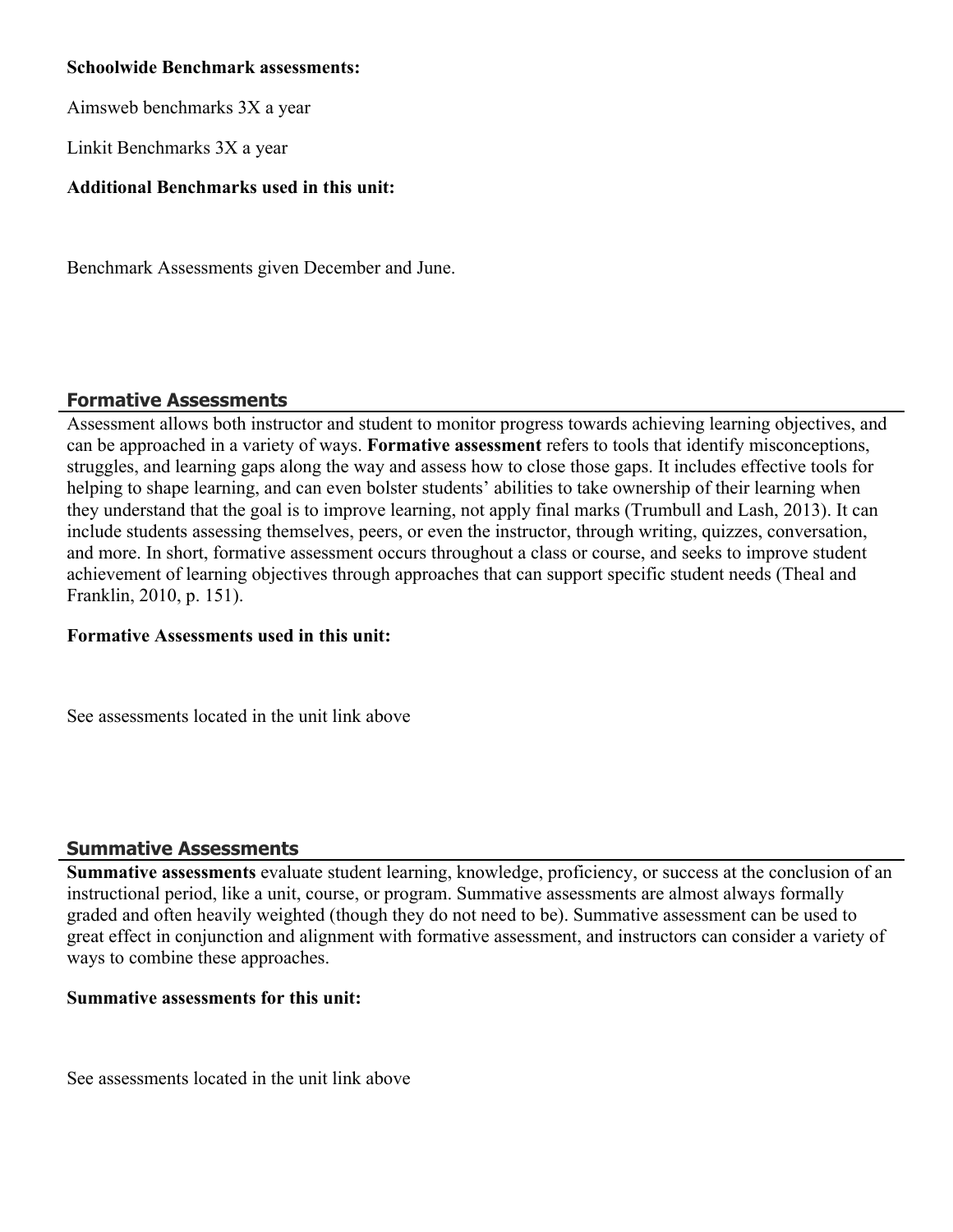# **Instructional Materials**

See materials located in Unit above.

Discovery Techbook

Teacher made materials

Additonal labs available through NJCTL on line curriculum

## **Standards**

|              | Develop and use a model to describe phenomena.                                                                                                                                                          |
|--------------|---------------------------------------------------------------------------------------------------------------------------------------------------------------------------------------------------------|
|              | Using Mathematics and Computational Thinking                                                                                                                                                            |
|              | Emphasis is on describing waves with both qualitative and quantitative thinking.                                                                                                                        |
|              | A wave model of light is useful for explaining brightness, color, and the frequency-<br>dependent bending of light at a surface between media.                                                          |
|              | Use mathematical representations to describe and/or support scientific.                                                                                                                                 |
|              | A sound wave needs a medium through which it is transmitted.                                                                                                                                            |
| SCI.MS-PS4-2 | Develop and use a model to describe that waves are reflected, absorbed, or transmitted<br>through various materials.                                                                                    |
| SCI.MS-PS4-1 | Use mathematical representations to describe a simple model for waves that includes how<br>the amplitude of a wave is related to the energy in a wave.                                                  |
|              | However, because light can travel through space, it cannot be a matter wave, like sound or<br>water waves.                                                                                              |
|              | Emphasis is on both light and mechanical waves. Examples of models could include<br>drawings, simulations, and written descriptions.                                                                    |
| SCI.MS-PS4   | Waves and Their Applications in Technologies for Information Transfer                                                                                                                                   |
|              | Developing and Using Models                                                                                                                                                                             |
|              | The path that light travels can be traced as straight lines, except at surfaces between<br>different transparent materials (e.g., air and water, air and glass) where the light path<br>bends.          |
| SCI.MS.PS4.B | <b>Electromagnetic Radiation</b>                                                                                                                                                                        |
| SCI.MS.PS4.A | <b>Wave Properties</b>                                                                                                                                                                                  |
|              | <b>Structure and Function</b>                                                                                                                                                                           |
|              | Assessment is limited to qualitative applications pertaining to light and mechanical waves.                                                                                                             |
|              | Mathematical and computational thinking at the 6-8 builds on K-5 and progresses to<br>identifying patterns in large data sets and using mathematical concepts to support<br>explanations and arguments. |
|              | When light shines on an object, it is reflected, absorbed, or transmitted through the<br>object, depending on the object's material and the frequency (color) of the light.                             |